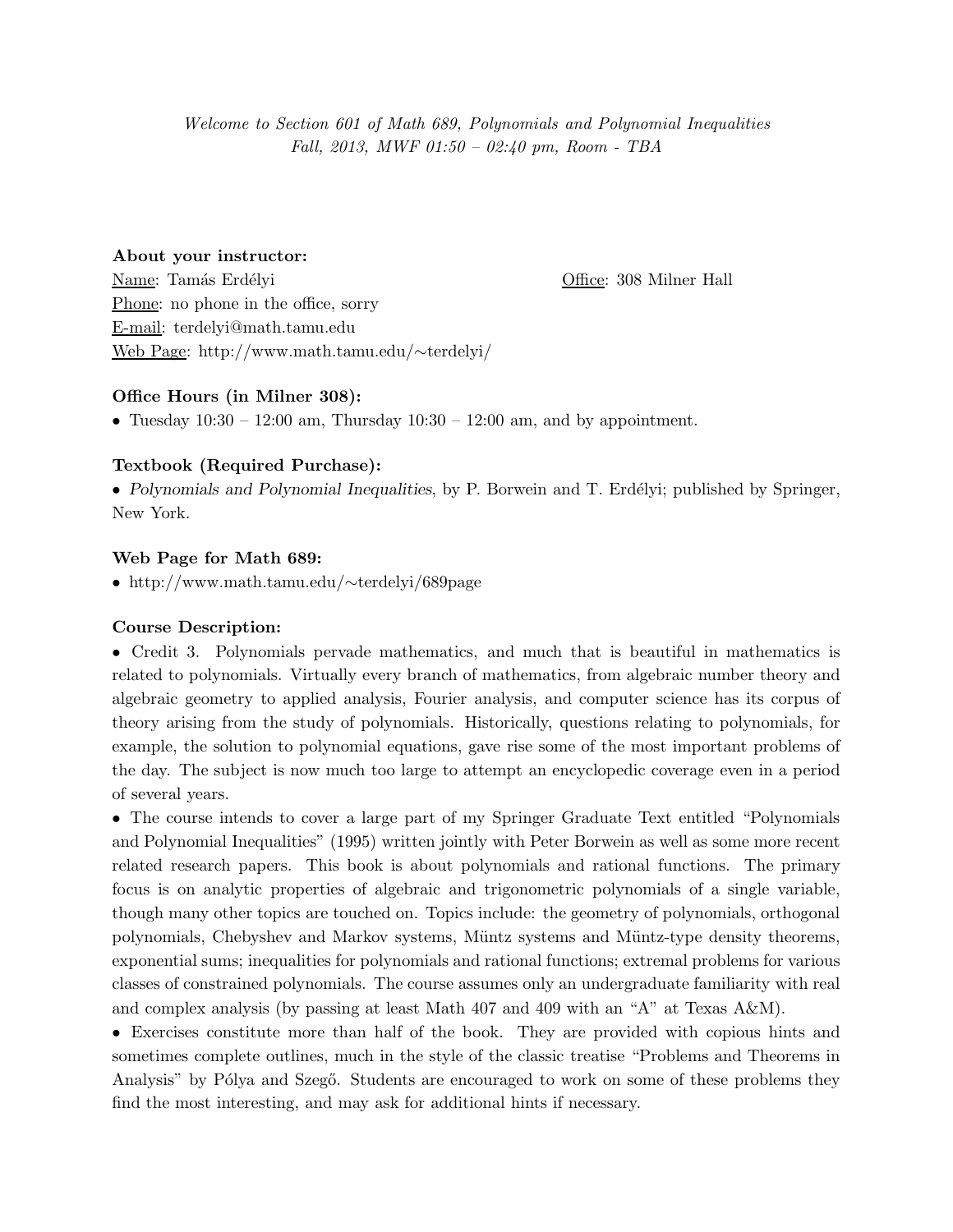## Course Objective:

• Students will be introduced to a beautiful part of mathematics and have a taste of classical real and complex analysis focusing mainly on polynomials of one complex variable. By the end of the course students are expected to have a better understanding of what research is about on a field as simple as "polynomials and polynomial inequalities".

## Course Grade:

• The course grade will be given based on the quality of the student's presentation of certain research topics. These topics will be assigned in the beginning of the semester, and in the second half of the semester students will be expected to play the role of the lecturer and present the assigned material (following the weekly schedule) in a convincing fashion to the rest of the class. Students will also be requested to work on certain problems related to the course material and submit their work at the end of the semester. The weight of this in the course grade will be specified in the beginning of the semester.

#### Course Schedule:

• The schedule below is quite ambitious. It depends heavily on the common background and the number of the students how much of it, at what pace, and in what depth can be covered.

• Week 1: Chebyshev polynomials and some of their applications.

• Week 2: Basic polynomial inequalities: Bernstein-Szegő, Markov, Schur, Remez inequalities, Bernstein-type inequalities for rational functions.

• Week 3: Polarization inequalities on the unit circle, Basic properties of Chebyshev systems and Chebyshev spaces, Chebyshev polynomials in a Chebyshev Chebyshev spaces, Markov systems.

• Week 4: Descartes systems, Pinkus-Smith improvement theorem for Descartes systems, Müntz spaces.

• Week 5: Müntz's theorem, variations on Müntz's theorem, Müntz-type density problems, "full Müntz theorem".

• Week 6: Bounded Remez-type inequality for non-dense Müntz spaces, Müntz's theorem on compact subsets of  $[0, \infty)$ , a solution to Newman's product problem.

• Week 7: Inequalities for Müntz polynomials and exponential sums. Newman's Markov-type inequality for Müntz polynomials, Bernstein-type inequalities for exponential sums.

• Week 8: Markov and Bernstein type inequalities for polynomials with restricted zeros.

• Week 9: Inequalities for polynomials with constrained coefficients, Konyagin's proof of Littlewood's conjecture on the  $L_1$  norm of Littlewood polynomials.

• Week 10: Location and distribution of the zeros of polynomials with constrained coefficients, the Erdős-Turán theorem, and some more recent results. Lorentz representation and Lorentz degree of polynomials positive on [−1, 1].